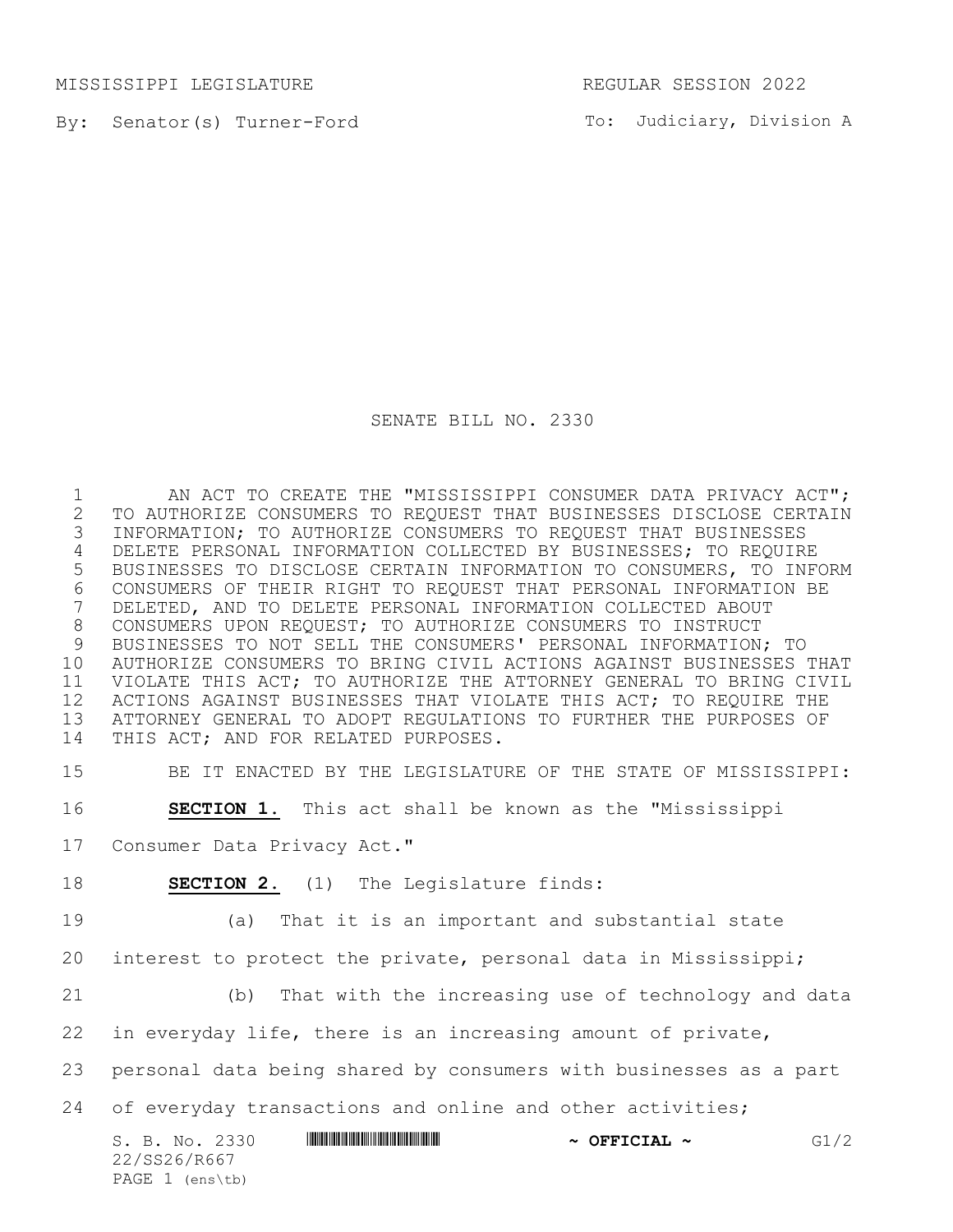S. B. No. 2330 \*SS26/R667\* **~ OFFICIAL ~** (c) That the increasing collection, storage, use and sale of personal data creates increased risks of identity theft, financial loss, and other misuse of private personal data; and (d) That many consumers do not know, understand, or have appropriate authority over the distribution, use, sale or disclosure of their personal data. (2) Therefore, it is the intent of the Legislature to further Mississippians' right to privacy by recognizing that Mississippi consumers have the following rights: (a) To know what personal information is being collected about them; (b) To know whether their personal information is sold or disclosed and to whom; (c) To decline or opt-out of the sale of their personal information; (d) To access their personal information that has been collected; and (e) To receive equal service and price, even if they exercise their above rights. **SECTION 3.** As used in this act: (a) "Business" means: (i) A sole proprietorship, partnership, limited liability company, corporation, association, or other legal entity that is organized or operated for the profit or financial benefit of its shareholders or other owners, that collects consumers'

22/SS26/R667 PAGE 2 (ens\tb)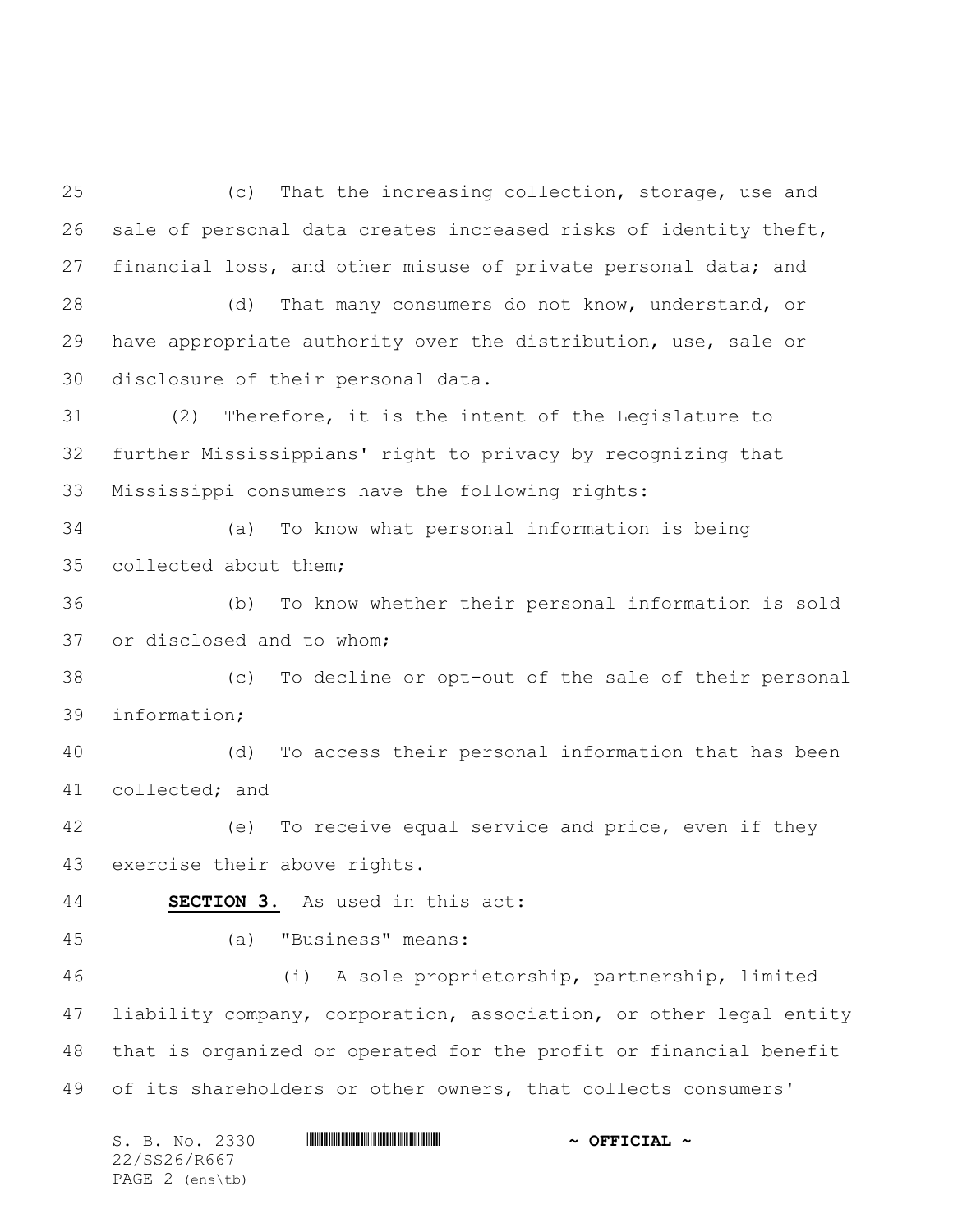personal information, or on the behalf of which such information is collected and that alone, or jointly with others, determines the purposes and means of the processing of consumers' personal information, that does business in Mississippi, and that satisfies one or more of the following thresholds:

 1. Has annual gross revenues in excess of Ten Million Dollars (\$10,000,000.00);

 2. Alone or in combination, annually buys, receives for the business' commercial purposes, sells, or shares for commercial purposes, alone or in combination, the personal information of fifty thousand (50,000) or more consumers, households, or devices; and

 3. Derives fifty percent (50%) or more of its annual revenues from selling consumers' personal information;

 (ii) Any entity that controls or is controlled by a business, as defined in subparagraph (i) of this section, and that shares common branding with the business;

 1. For this subparagraph (ii), "control" or "controlled" means ownership of, or the power to vote, more than fifty percent (50%) of the outstanding shares of any class of voting security of a business; control in any manner over the election of a majority of the directors, or of individuals exercising similar functions; or the power to exercise a 73 controlling influence over the management of a company; and

22/SS26/R667 PAGE 3 (ens\tb)

S. B. No. 2330 \*SS26/R667\* **~ OFFICIAL ~**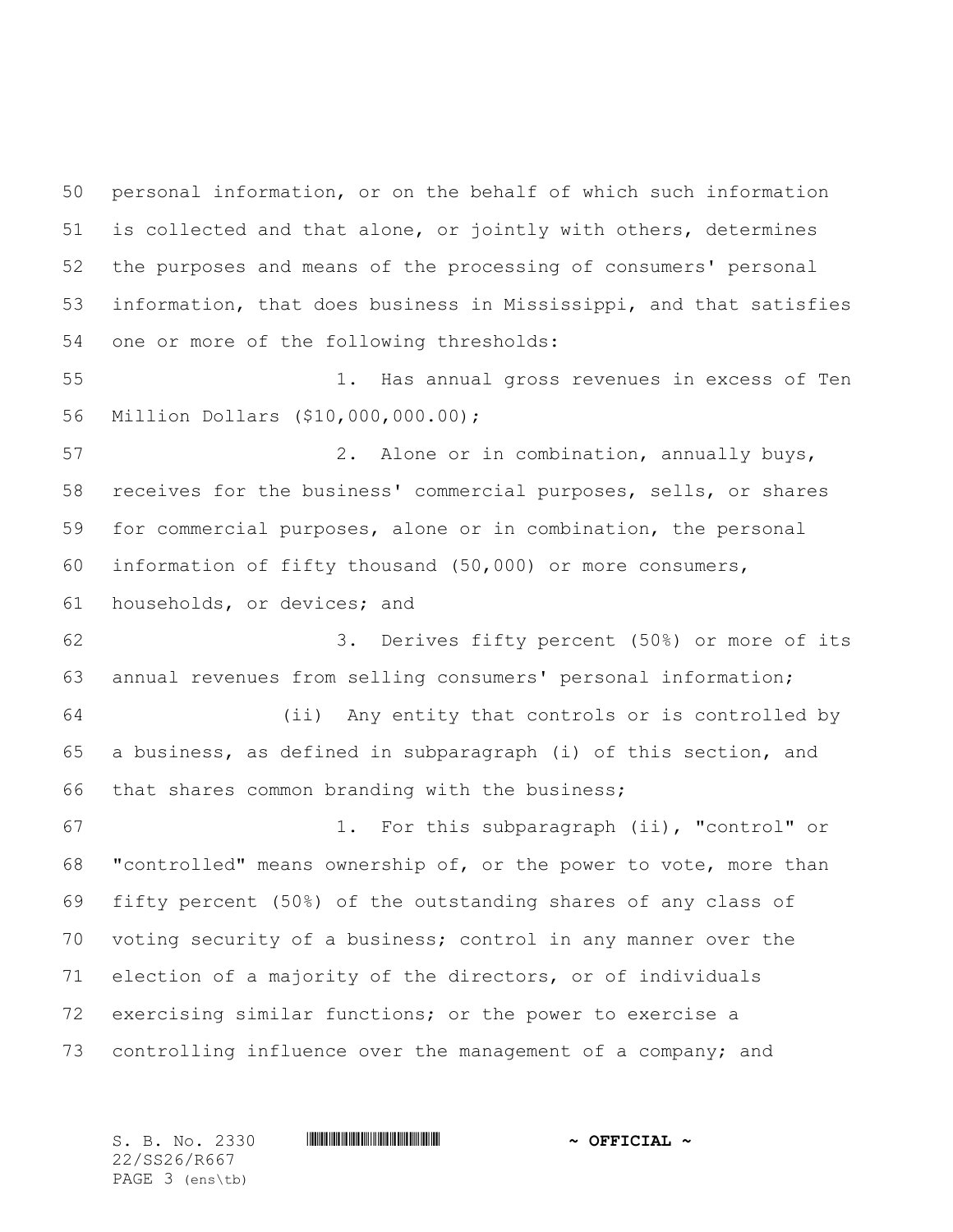2. "Common branding" means a shared name or trademark.

 (b) (i) "Personal information" means information that identifies, relates to, describes, is capable of being associated with, or could reasonably be linked, directly or indirectly, with a particular consumer or household, including, but not limited to: 1. Identifiers such as a real name, alias, postal address, unique personal identifier, online identifier internet protocol address, email address, account name, social security number, driver's license number, passport number, or 84 other similar identifiers; 2. Characteristics of protected classifications under Mississippi or federal law; 3. Commercial information, including records of personal property, products or services purchased, obtained, or considered, or other purchasing or consuming histories or tendencies; 91 4. Biometric information; 92 5. Internet or other electronic network activity information, including, but not limited to, browsing history, search history, and information regarding a consumer's interaction with an internet website, application, or advertisement; 97 6. Geolocation data;

S. B. No. 2330 \*SS26/R667\* **~ OFFICIAL ~** 22/SS26/R667 PAGE 4 (ens\tb)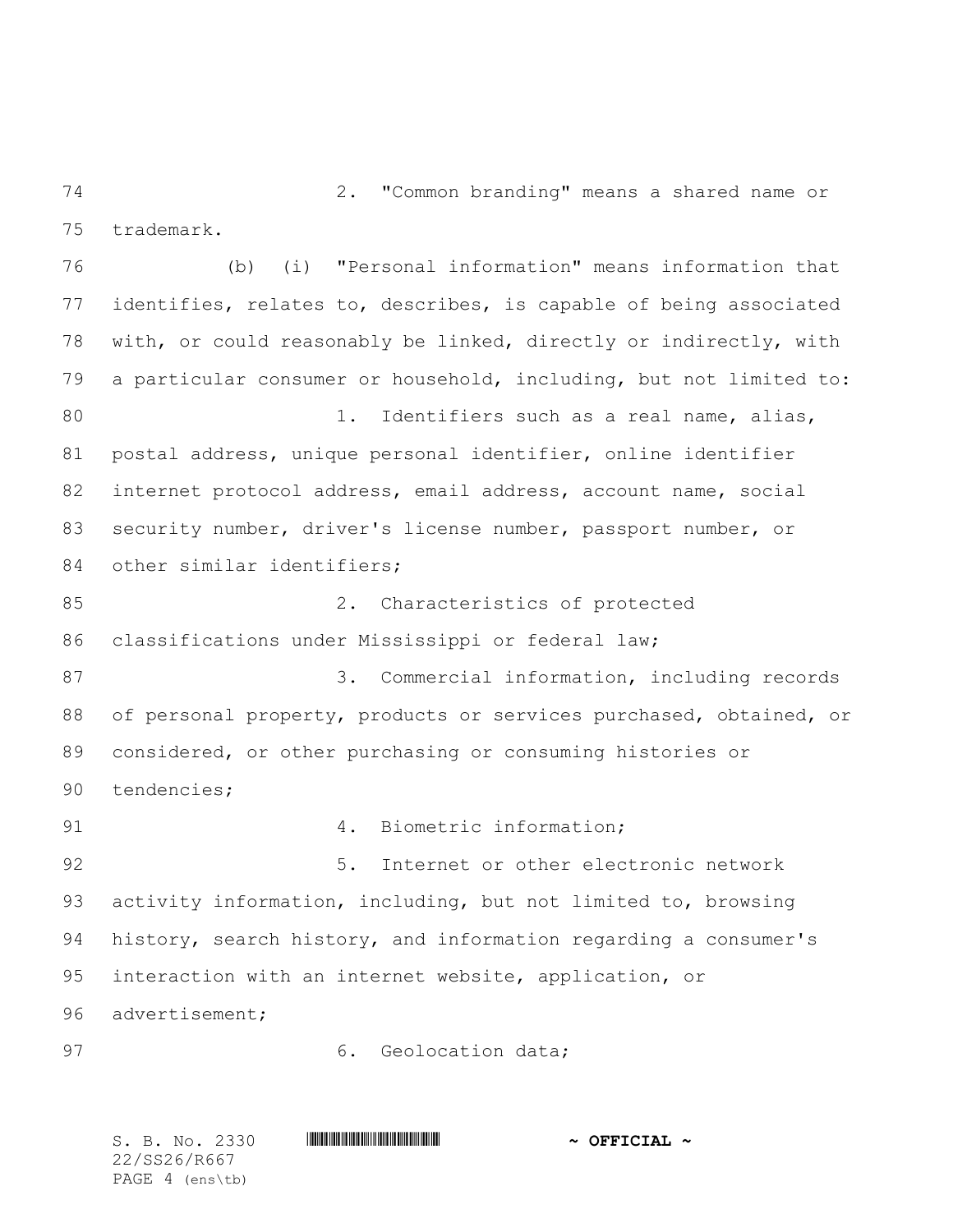7. Audio, electronic, visual, thermal, 99 olfactory, or similar information; 8. Professional or employment-related information; 9. Education information, defined as information that is not publicly available personally identifiable information as defined in the Family Educational Rights and Privacy Act (20 U.S.C. Section 1232g, 34 C.F.R. Part 99); and 10. Inferences drawn from any of the information identified in this section to create a profile about a 108 consumer reflecting the consumer's preferences, characteristics, psychological trends, preferences, predispositions, behavior, attitudes, intelligence, abilities, and aptitudes. (ii) "Personal information" does not include publicly available information. For the purposes of this subparagraph (ii), "publicly available" means information that is lawfully made available from federal, state, or local government records, as restricted by any conditions associated with such information. "Publicly available" does not mean biometric information collected by a business about a consumer without the consumer's knowledge. Information is not "publicly available" if that data is used for a purpose that is not compatible with the purpose for which the data is maintained and made available in the government records or for which it is publicly maintained.

22/SS26/R667 PAGE 5 (ens\tb)

S. B. No. 2330 **\*\*\* A SECOVER A POST AND A OFFICIAL ~**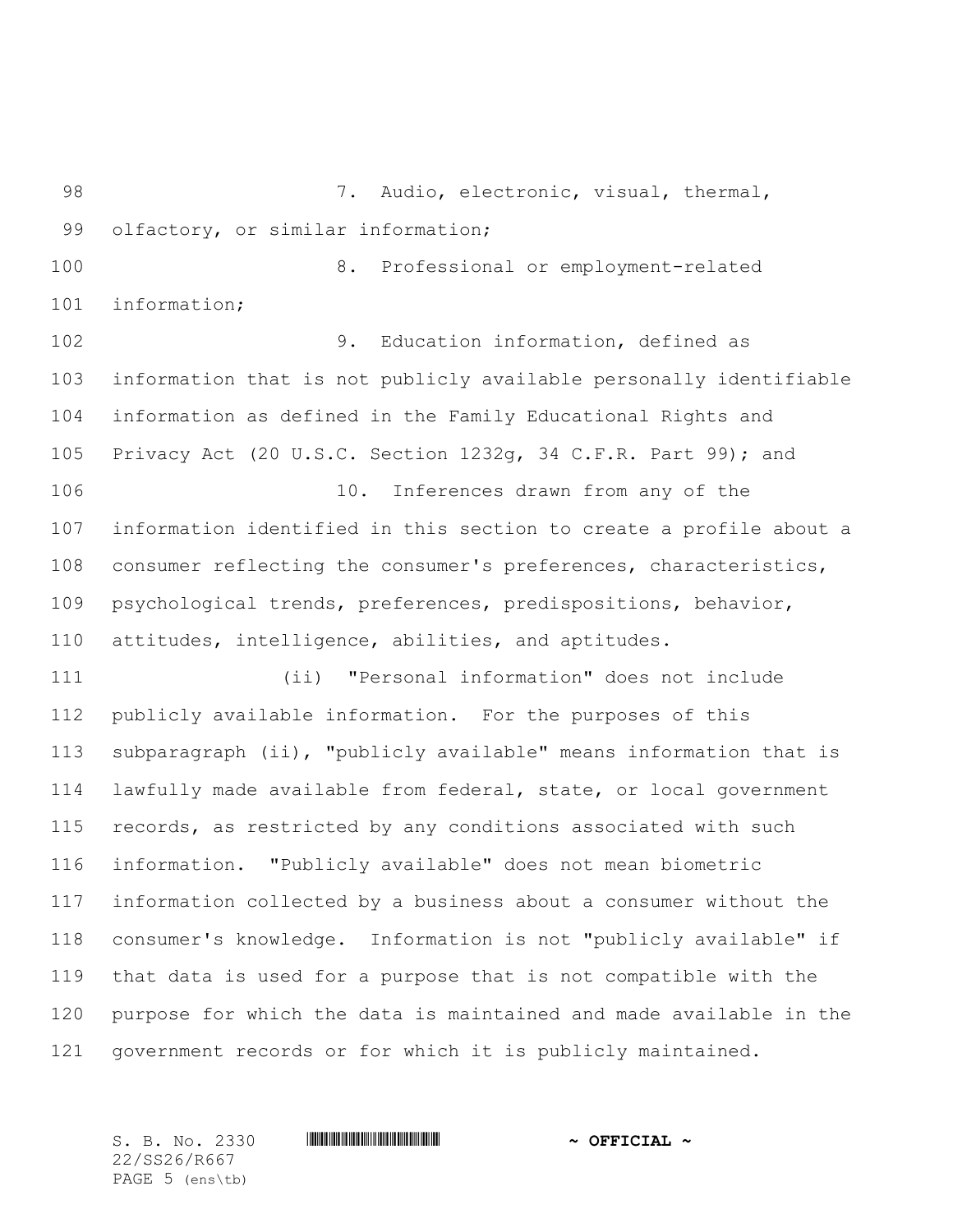"Publicly available" does not include consumer information that is deidentified or aggregate consumer information. **SECTION 4.** A consumer shall have the right: (a) To request that a business that collects personal

 information about the consumer disclose to the consumer the following:

 (i) The categories and specific pieces of personal information that the business has collected about that consumer;

 (ii) The categories of sources from which the personal information is collected;

 (iii) The business or commercial purpose for collecting or selling personal information; and

 (iv) The categories of third parties with whom the business shares personal information;

 (b) To request that a business that sells the consumer's personal information, or that discloses it for a business purpose, disclose to that consumer:

 (i) The categories of personal information that 140 the business collected about the consumer;

 (ii) The categories of personal information that the business sold about the consumer and the categories of third 143 parties to whom the personal information was sold, by category or categories of personal information for each third party to whom 145 the personal information was sold; and

22/SS26/R667 PAGE 6 (ens\tb)

S. B. No. 2330 **\*\*\* A SECOVER A POST AND A OFFICIAL ~**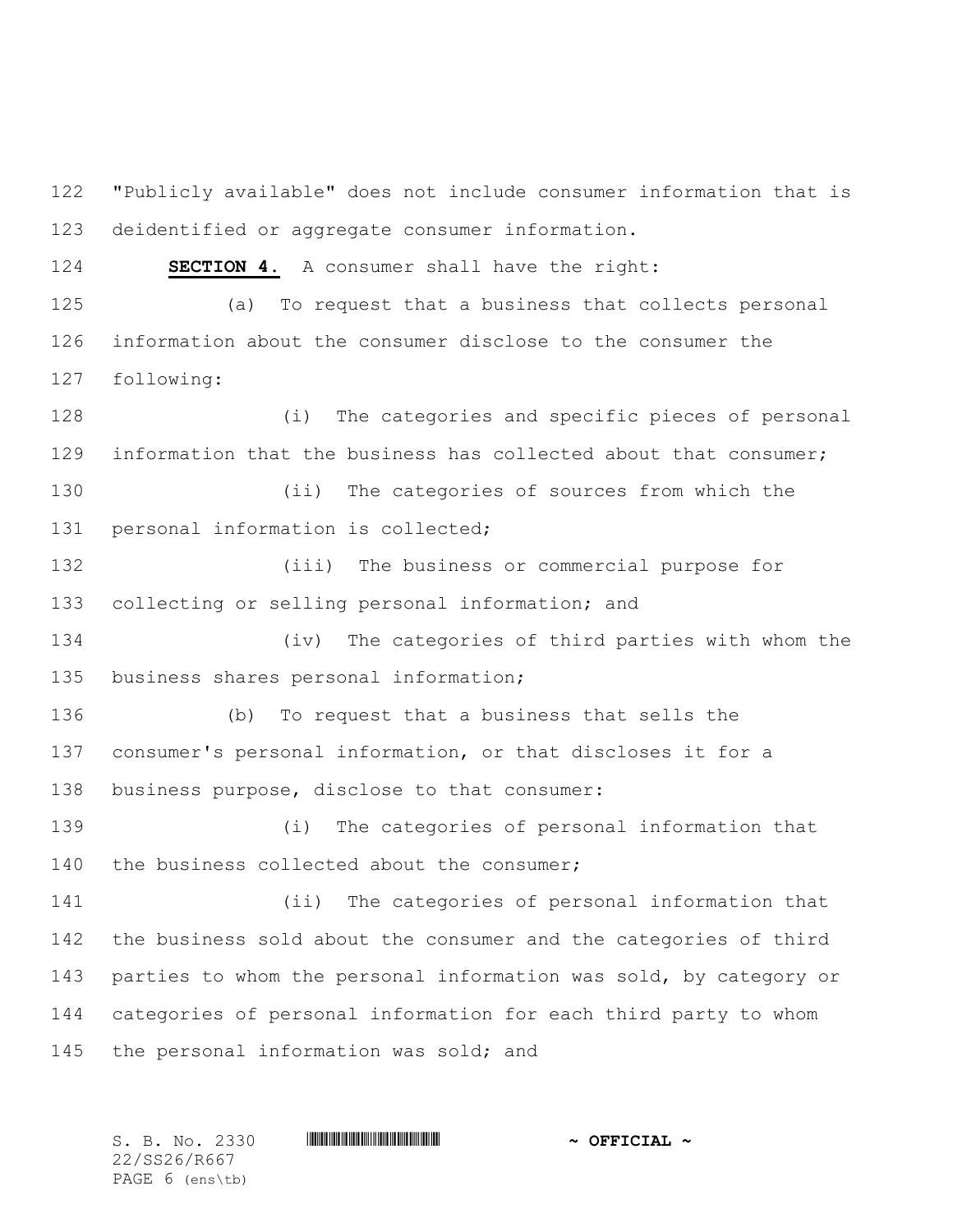(iii) The categories of personal information that 147 the business disclosed about the consumer for a business purpose; and

 (c) To request that a business delete any personal information about the consumer which the business has collected from the consumer.

 **SECTION 5.** Upon receipt of a verifiable request from a consumer, a business shall:

 (a) Disclose the information specified in Section 4(a) of this act to the consumer if the business collects personal information about that consumer. This subparagraph (a) does not require a business to:

 (i) Retain any personal information about a consumer collected for a single one-time transaction if, in the ordinary course of business, that information about the consumer is not retained; or

162 (ii) Reidentify or otherwise link any data that, in the ordinary course of business, is not maintained in a manner that would be considered personal information.

 (b) Disclose the information specified in Section 4(b) of this act to the consumer if the business sells personal information about that consumer, or discloses that consumer's personal information for a business purpose.

 (c) Delete a consumer's personal information from its records and direct any service providers to delete a consumer's

S. B. No. 2330 \*SS26/R667\* **~ OFFICIAL ~** 22/SS26/R667 PAGE 7 (ens\tb)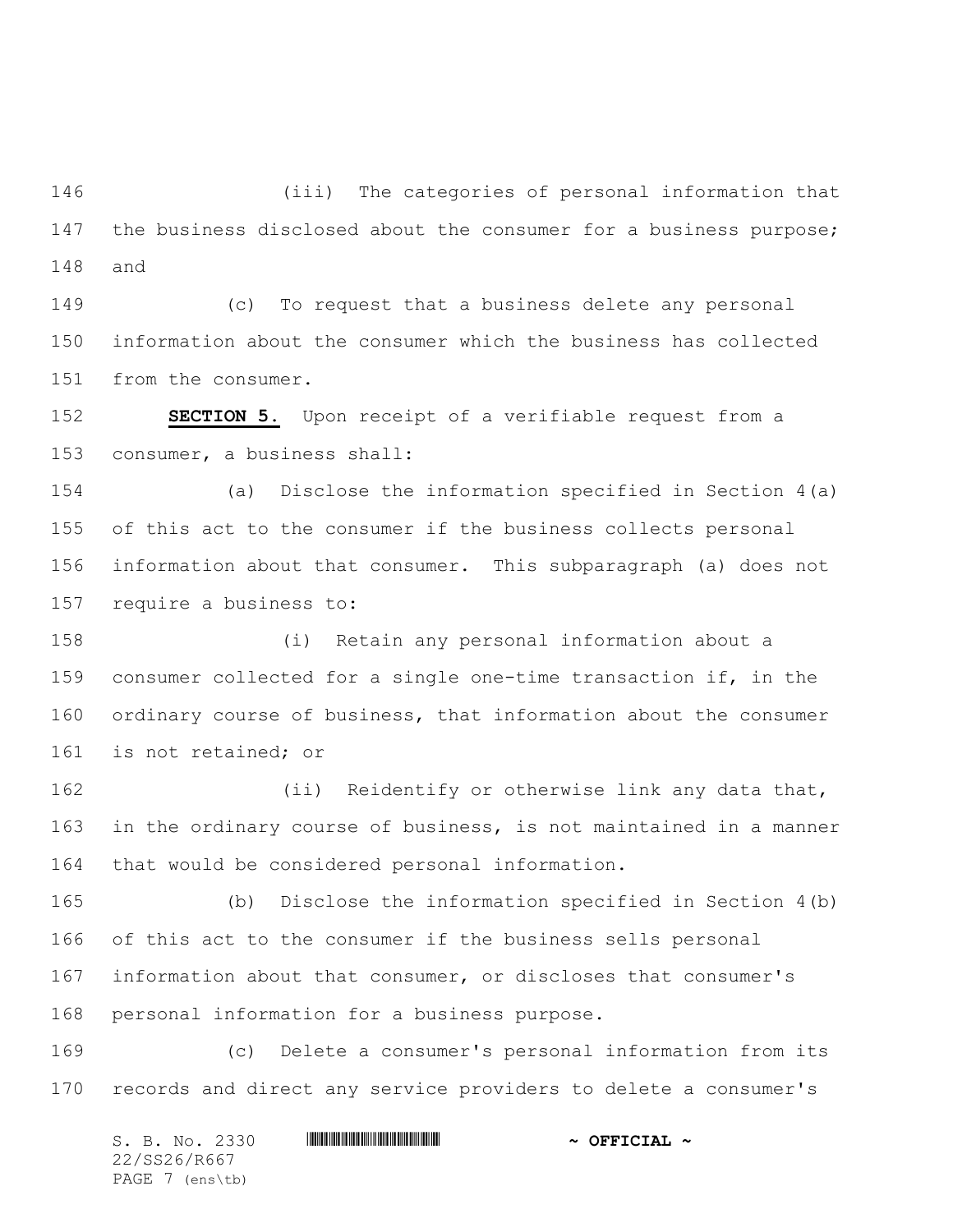personal information from their records. A business or a service provider shall not be required to comply with a consumer's request to delete the consumer's personal information if it is necessary for the business or service provider to maintain the consumer's personal information in order to:

 (i) Complete the transaction for which the personal information was collected, provide a good or service requested by the consumer, or reasonably anticipated within the context of a business's ongoing business relationship with the consumer, or otherwise perform a contract between the business and 181 the consumer;

 (ii) Detect security incidents, protect against malicious, deceptive, fraudulent, or illegal activity; or prosecute those responsible for that activity;

 (iii) Debug to identify and repair errors that impair existing intended functionality;

 (iv) Exercise free speech, ensure the right of another consumer to exercise his or her right of free speech, or exercise another right provided for by law;

 (v) Engage in public or peer-reviewed scientific, historical, or statistical research in the public interest that 192 adheres to all other applicable ethics and privacy laws, when the businesses' deletion of the information is likely to render impossible or seriously impair the achievement of such research, 195 if the consumer has provided informed consent;

S. B. No. 2330 **\*\*\* AND \*\*\* THE \*\*\* THE \*\*\* ASSECTAL ~\*\*** 22/SS26/R667 PAGE 8 (ens\tb)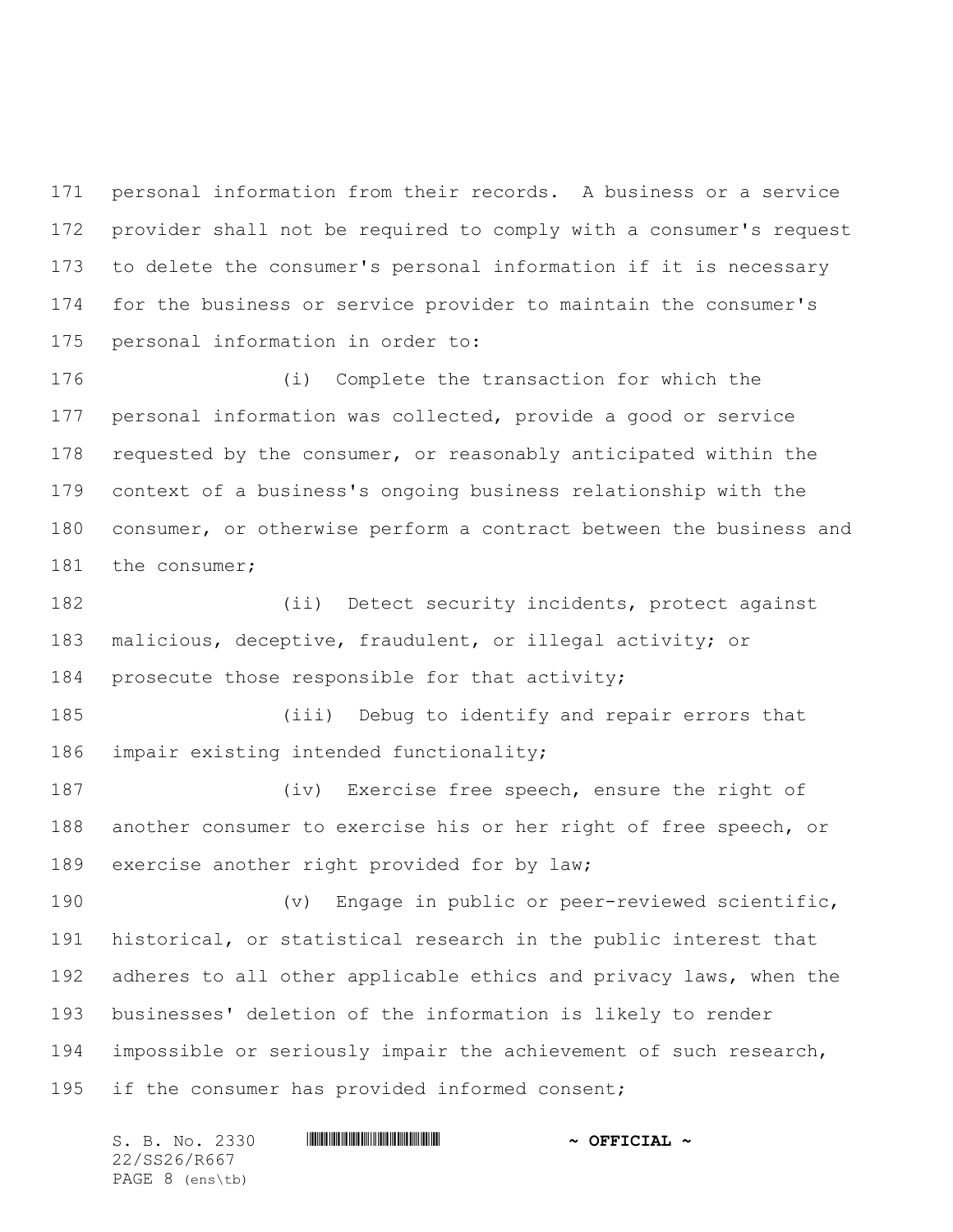(vi) To enable solely internal uses that are reasonably aligned with the expectations of the consumer based on the consumer's relationship with the business; or

 (vii) Comply with a legal obligation. **SECTION 6.** A business that collects personal information about consumers shall disclose, pursuant to Section 10 of this act, the consumer's rights to request the deletion of the consumer's personal information.

 **SECTION 7.** (1) A consumer shall have the right, at any time, to direct a business that sells personal information about the consumer to third parties not to sell the consumer's personal information. This right may be referred to as the right to opt out.

 (a) A business shall respect the consumer's decision to opt out under this subsection (1) for at least twelve (12) months before requesting that the consumer authorize the sale of the consumer's personal information.

 (b) A business shall use any personal information collected from the consumer in connection with the submission of the consumer's opt-out request solely for the purposes of complying with the opt-out request.

 (2) A business that sells consumers' personal information to third parties shall provide notice to consumers that this information may be sold and that consumers have the right to opt out of the sale of their personal information.

S. B. No. 2330 \*SS26/R667\* **~ OFFICIAL ~** 22/SS26/R667 PAGE 9 (ens\tb)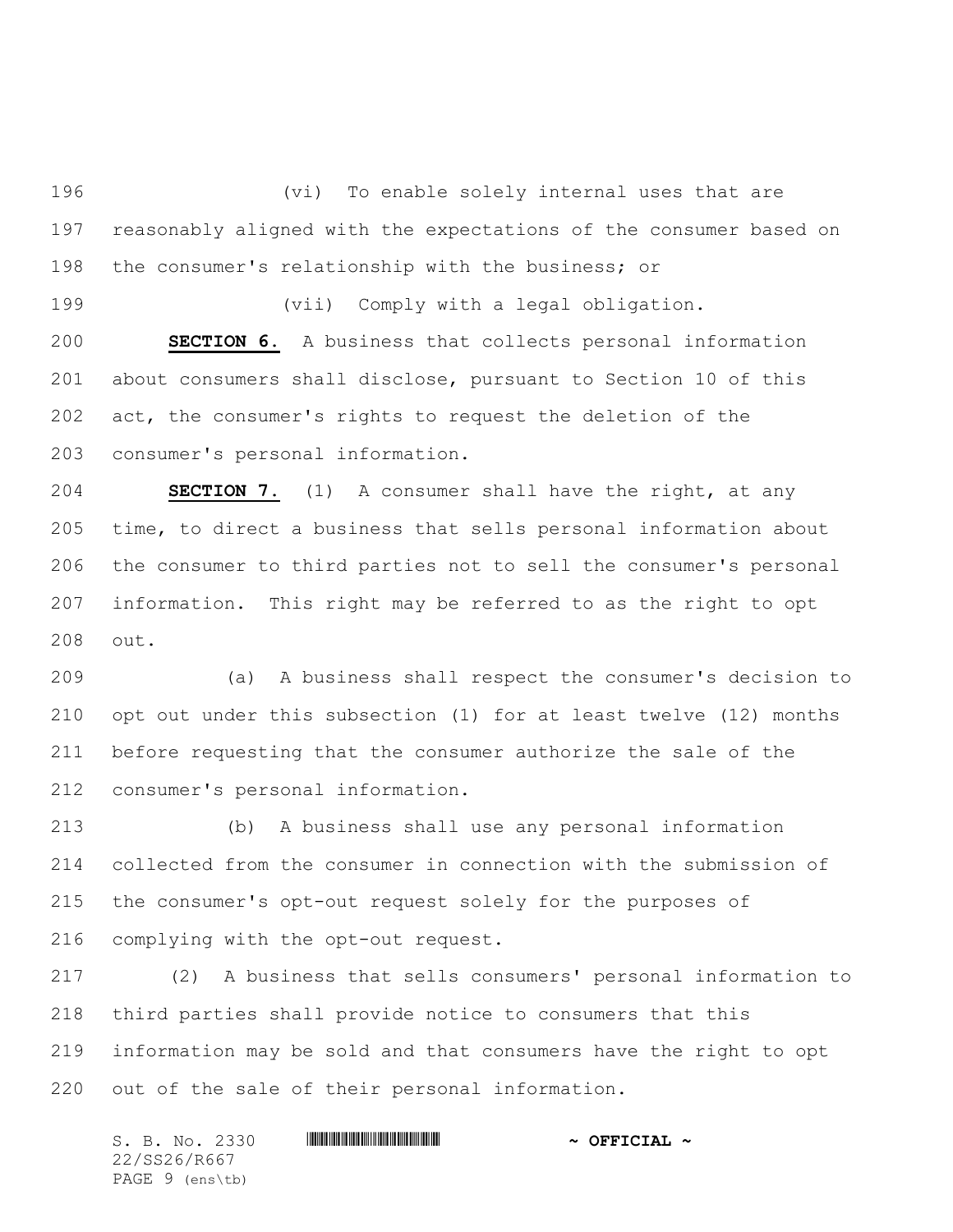(3) A business that has received direction from a consumer not to sell the consumer's personal information or has not received consent to sell a minor consumer's personal information shall be prohibited from selling the consumer's personal information after its receipt of the consumer's direction, unless the consumer subsequently provides express authorization for the sale of the consumer's personal information.

 (4) Notwithstanding subsections (1) and (3) of this section, a business shall not sell the personal information of consumers if the business has actual knowledge that the consumer is less than sixteen (16) years of age, unless the consumer, in the case of consumers between thirteen (13) and sixteen (16) years of age, or the consumer's parent or guardian, in the case of consumers who are less than thirteen (13) years of age, has affirmatively authorized the sale of the consumer's personal information. A business that willfully disregards the consumer's age shall be deemed to have had actual knowledge of the consumer's age. This right may be referred to as the right to opt in.

 **SECTION 8.** A third party shall not sell personal information about a consumer that has been sold to the third party by a business unless the consumer has received explicit notice and is provided an opportunity to exercise the right to opt out as provided in Section 7(1) of this act.

22/SS26/R667 PAGE 10 (ens\tb)

S. B. No. 2330 **\*\*\* A SECOVER A POST AND A OFFICIAL ~**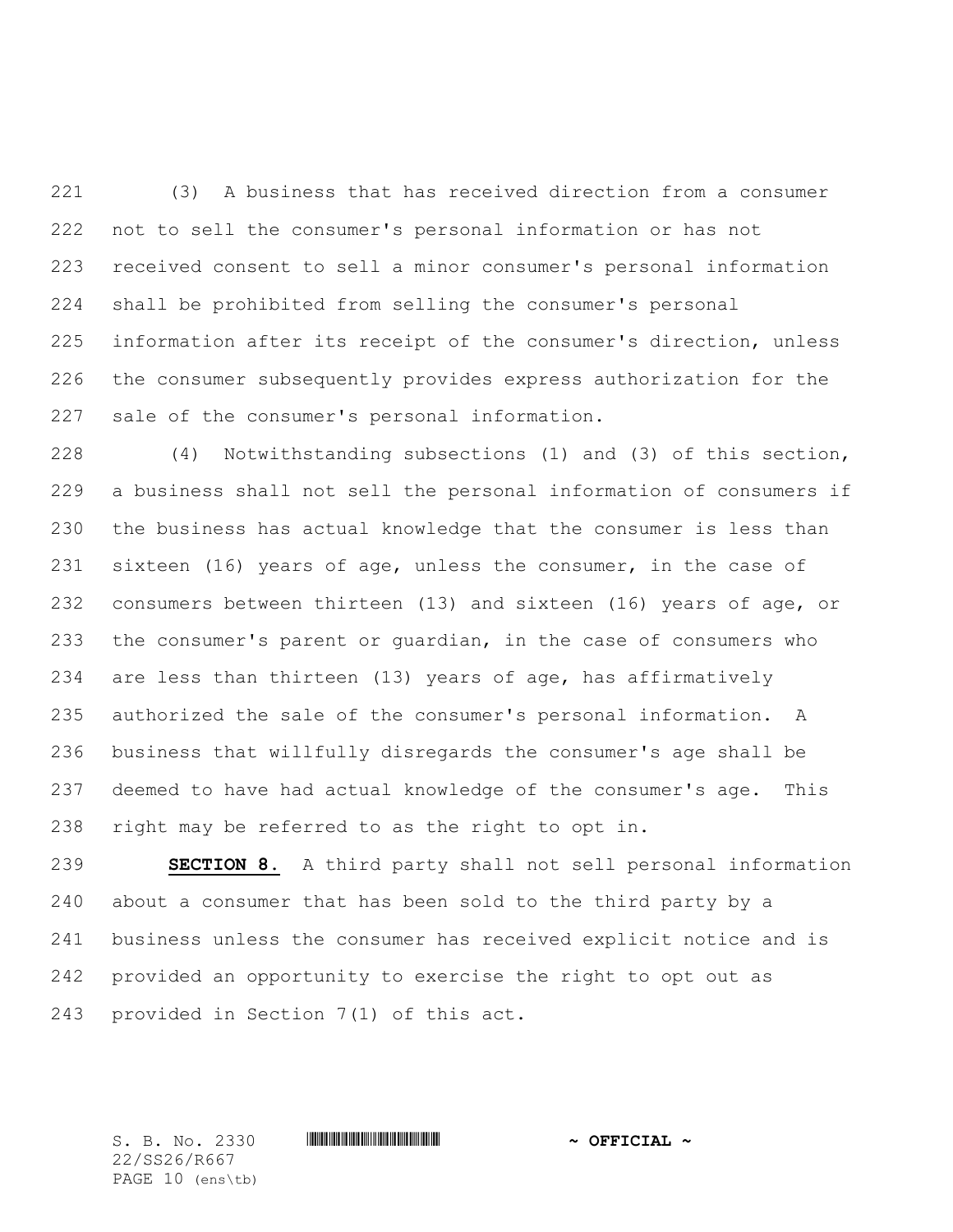**SECTION 9.** (1) A business shall not discriminate against a consumer when a consumer exercises any of the consumer's rights under this act, including, but not limited to, by:

(a) Denying goods or services to the consumer;

 (b) Charging different prices or rates for goods or services, including through the use of discounts or other benefits or imposing penalties;

 (c) Providing a different level or quality of goods or services to the consumer, if the consumer exercises the consumer's rights under this act; or

 (d) Suggesting that the consumer will receive a different price or rate for goods or services or a different level or quality of goods or services.

 (2) Nothing in subsection (l) of this section prohibits a business from charging a consumer a different price or rate, or from providing a different level or quality of goods or services to the consumer, if that difference is reasonably related to the value provided to the consumer by the consumer's data.

 **SECTION 10.** (1) In order to comply with the notice requirements of the above sections, a business shall, in a form that is reasonably accessible to consumers:

 (a) Make available two (2) or more designated methods for submitting requests for information required to be disclosed, including, at a minimum, a toll-free telephone number, and if the business maintains an internet website, a website address;

S. B. No. 2330 \*SS26/R667\* **~ OFFICIAL ~** 22/SS26/R667 PAGE 11 (ens\tb)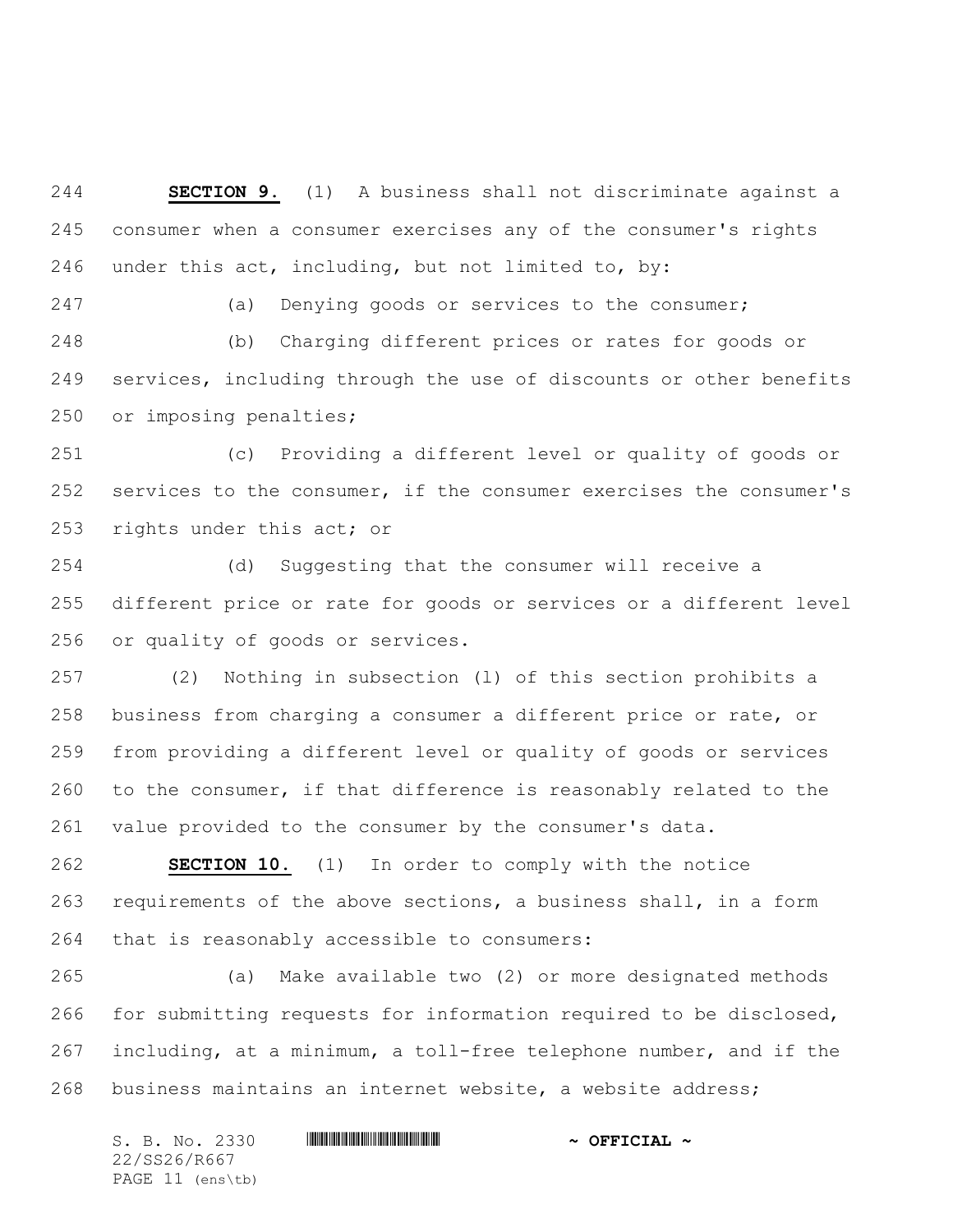(b) Disclose and deliver the required information free of charge within forty-five (45) days of receiving a verifiable request from the consumer. The time period to provide the required information may be extended once by an additional forty-five (45) days when reasonably necessary, provided the consumer is provided notice of the extension within the first forty-five-day period;

 (c) Provide a clear and conspicuous link on the business's internet homepage, titled "Do Not Sell My Personal Information," to an internet web page that enables a consumer, or a person authorized by the consumer, to opt out of the sale of the consumer's personal information. A business shall not require a consumer to create an account in order to direct the business not to sell the consumer's personal information;

 (d) Include a description of a consumer's rights along with a separate link to the "Do Not Sell My Personal Information" internet web page in its online privacy policy or policies if the business has an online privacy policy or policies or any Mississippi-specific description of consumers' privacy rights;

 (e) Ensure that all individuals responsible for handling consumer inquiries about the business's privacy practices are informed of all requirements in this act and how to direct consumers to exercise their rights.

 (2) Nothing in this section shall be construed to require a business to include the required links and text on the homepage

S. B. No. 2330 \*SS26/R667\* **~ OFFICIAL ~** 22/SS26/R667 PAGE 12 (ens\tb)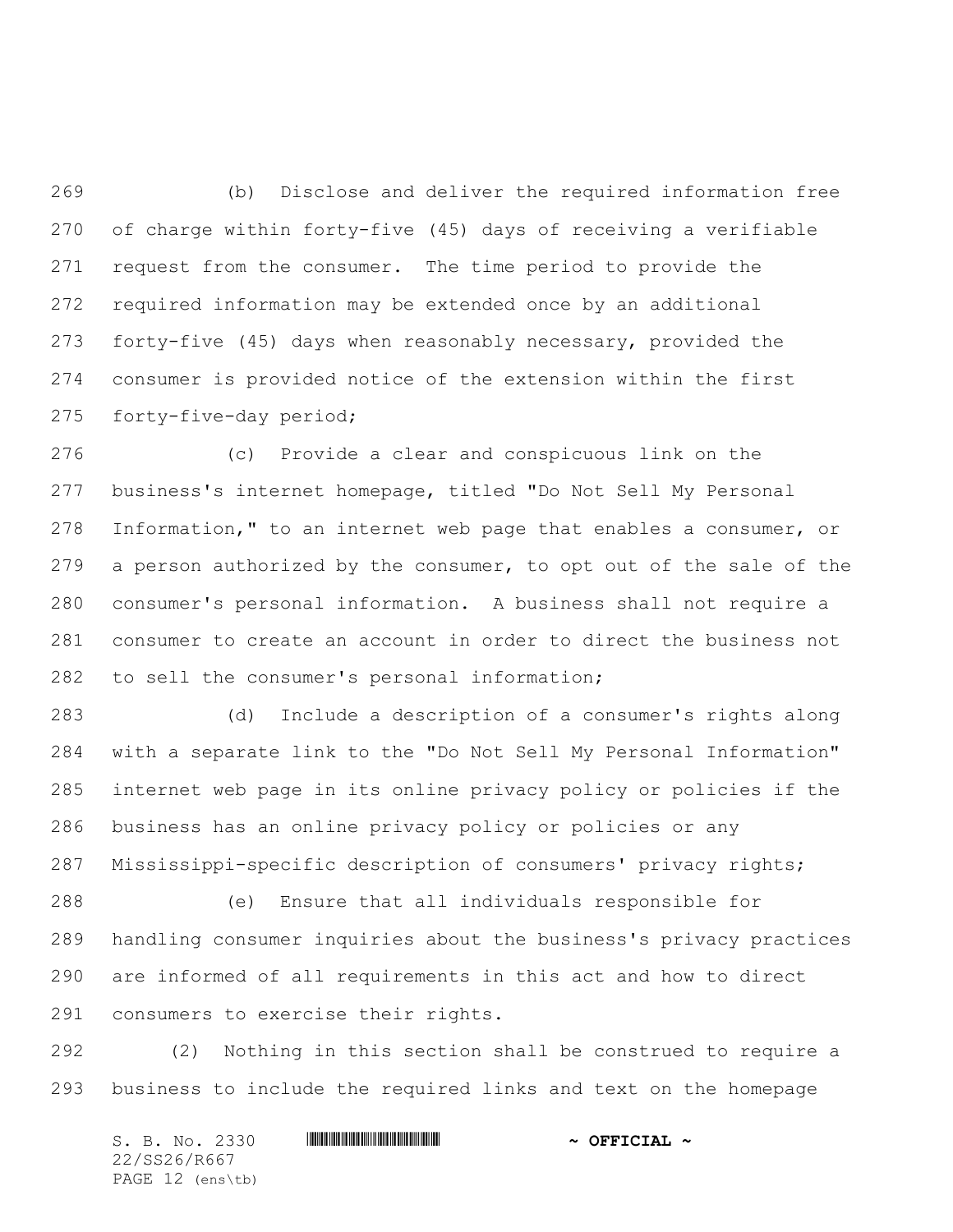that the business makes available to the public generally, if the business maintains a separate and additional homepage that is dedicated to Mississippi consumers and that includes the required links and text, and the business takes reasonable steps to ensure that Mississippi consumers are directed to the homepage for Mississippi consumers and not the homepage made available to the public generally.

 **SECTION 11.** The obligations imposed on businesses by the above sections shall not restrict a business's ability to:

(a) Comply with federal, state, or local laws;

 (b) Comply with a civil, criminal, or regulatory inquiry, investigation, subpoena, or summons by federal, state, or local authorities;

 (c) Cooperate with law enforcement agencies concerning conduct or activity that the business, service provider, or third party reasonably and in good faith believes may violate federal, state, or local law;

(d) Exercise or defend legal claims;

 (e) Collect, use, retain, sell, or disclose consumer information that is deidentified or in the aggregate consumer information; and

 (f) Collect or sell a consumer's personal information if every aspect of that commercial conduct takes place wholly outside of Mississippi. For purposes of this act, commercial conduct takes place wholly outside of Mississippi if the business

S. B. No. 2330 **\*\*\* AND \*\*\* THE \*\*\* THE \*\*\* ASSECTAL ~\*\*** 22/SS26/R667 PAGE 13 (ens\tb)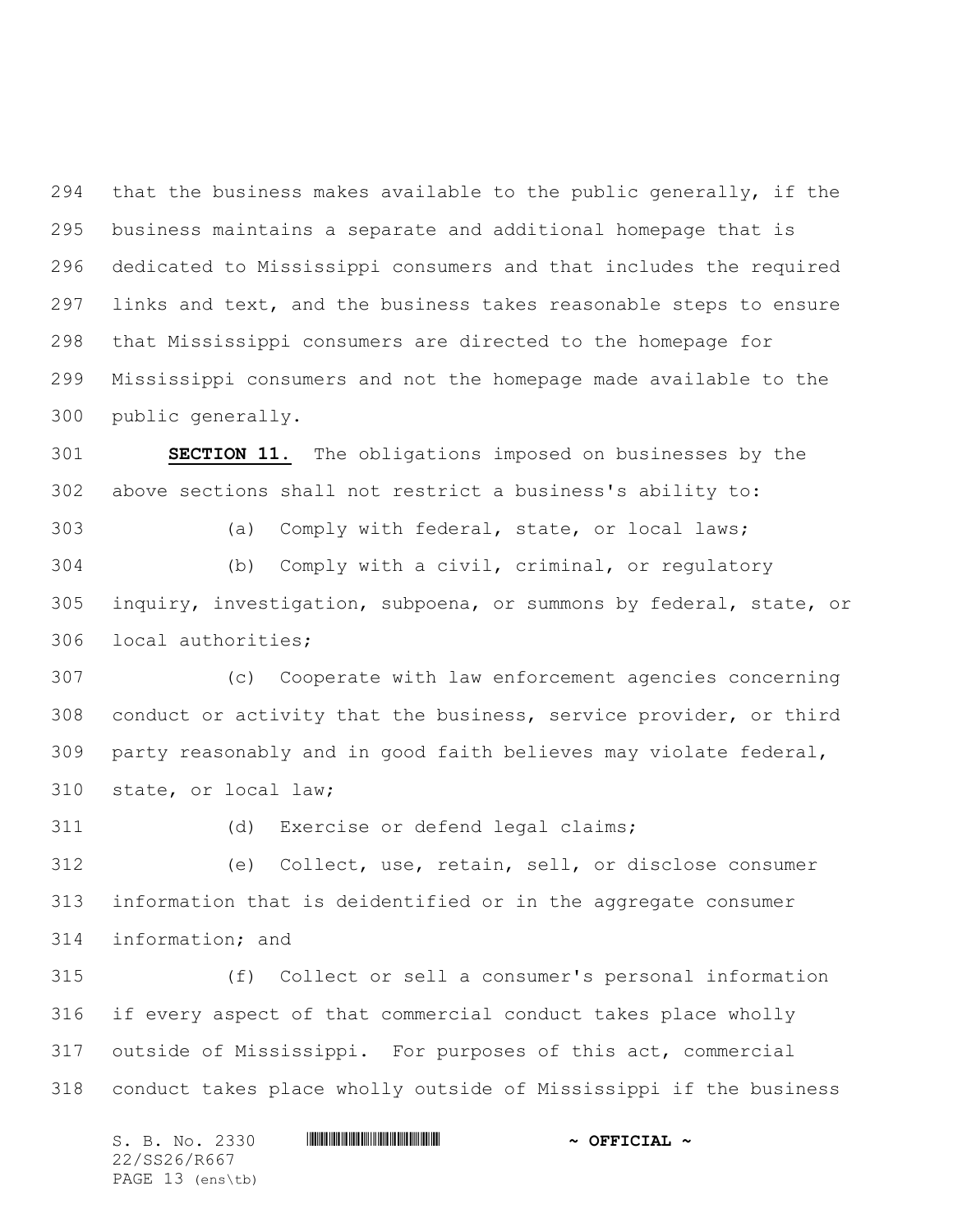collected that information while the consumer was outside of Mississippi, no part of the sale of the consumer's personal information occurred in Mississippi, and no personal information collected while the consumer was in Mississippi is sold. This paragraph shall not permit a business from storing, including on a device, personal information about a consumer when the consumer is in Mississippi and then collecting that personal information when the consumer and stored personal information is outside of Mississippi.

 **SECTION 12.** (1) (a) Any consumer whose nonencrypted or nonredacted personal information is subject to an unauthorized access and exfiltration, theft, or disclosure as a result of the business' violation of the duty to implement and maintain reasonable security procedures and practices appropriate to the nature of the information to protect the personal information may institute a civil action for any of the following:

 (i) To recover damages in an amount not less than One Hundred Dollars (\$100.00) and not greater than Seven Hundred Fifty Dollars (\$750.00) per consumer per incident or actual damages, whichever is greater;

 (ii) Injunctive or declaratory relief; or (iii) Any other relief the court deems proper. (b) In assessing the amount of statutory damages, the court shall consider any one or more of the relevant circumstances presented by any of the parties to the case, including, but not

S. B. No. 2330 \*SS26/R667\* **~ OFFICIAL ~** 22/SS26/R667 PAGE 14 (ens\tb)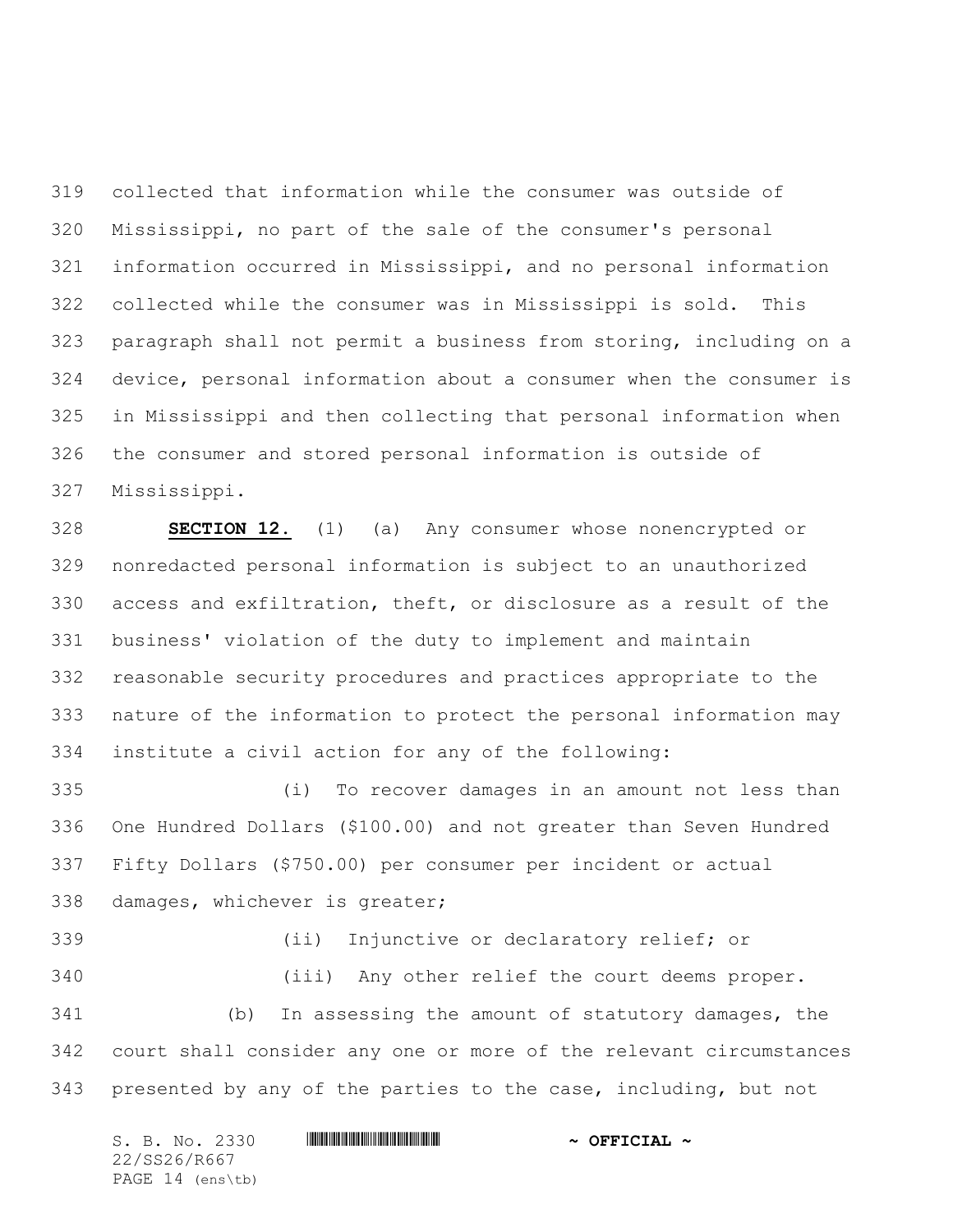limited to, the nature and seriousness of the misconduct, the number of violations, the persistence of the misconduct, the length of time over which the misconduct occurred, the willfulness of the defendant's misconduct, and the defendant's assets, liabilities, and net worth.

 (2) Actions pursuant to this section may be brought by a consumer if all of the following requirements are met:

 (a) Prior to initiating any action against a business for statutory damages on an individual or class-wide basis, a consumer shall provide a business thirty (30) days' written notice identifying the specific provisions of this act the consumer alleges have been or are being violated, but no notice shall be required prior to an individual consumer initiating an action solely for actual pecuniary damages suffered as a result of the alleged violations of this act; and

 (b) If a business continues to violate this act in breach of the express written statement provided to the consumer under this section, the consumer may initiate an action against the business to enforce the written statement and may pursue statutory damages for each breach of the express written statement, as well as any other violation of the title that postdates the written statement.

 (3) In the event a cure is possible, if within the thirty (30) days the business actually cures the noticed violation and provides the consumer an express written statement that the

S. B. No. 2330 \*SS26/R667\* **~ OFFICIAL ~** 22/SS26/R667 PAGE 15 (ens\tb)